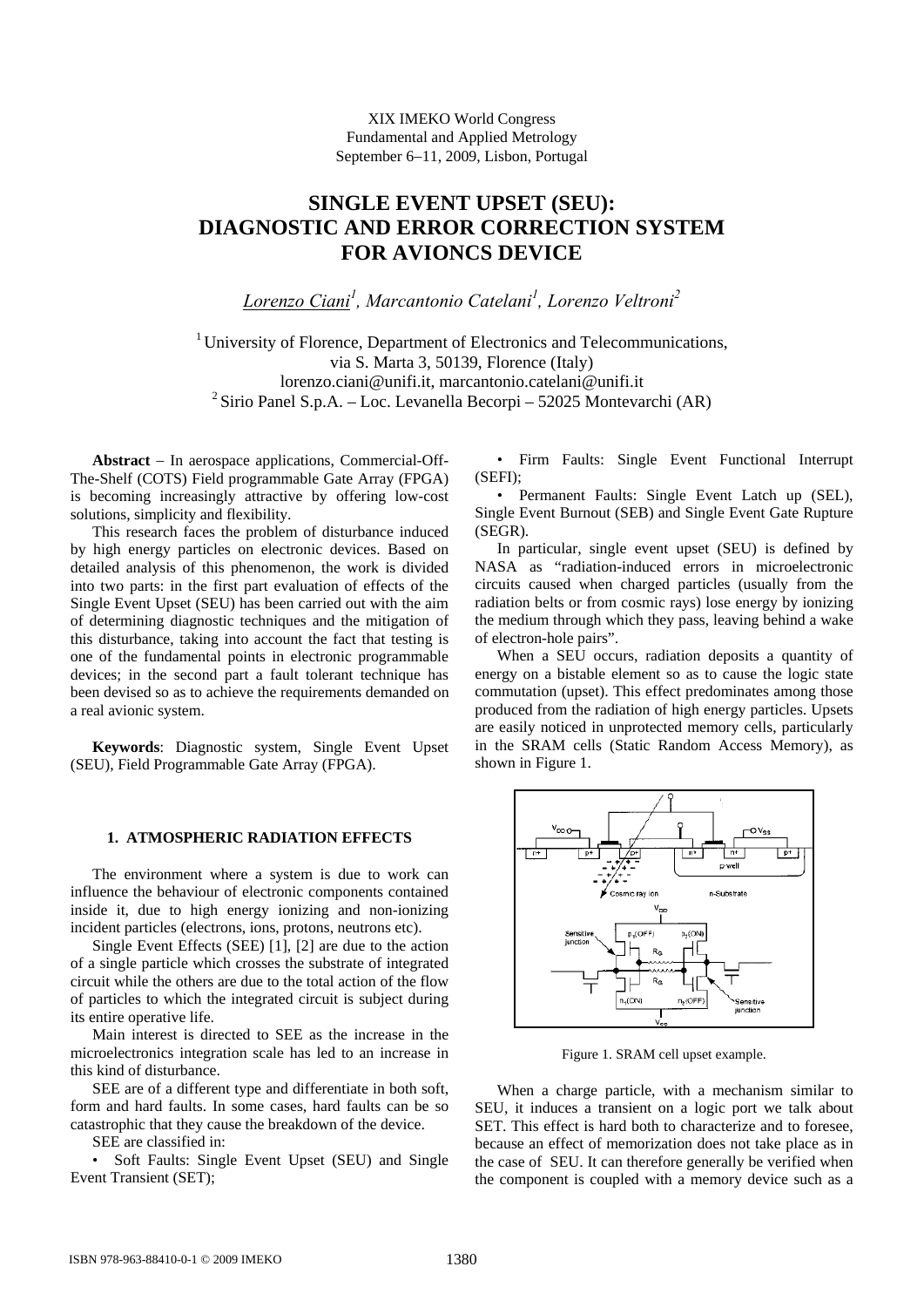latch or flip-flop which can memorize the transient as wrong information: in this case it is said that a SET has originated a SEU. Depending on the instant of the reproduction of the logic transient compared to the clock, one can or cannot obtain a SEU. If the transient occurs during the period of set-up or hold time of a register, the SET will lead to the reproduction of a SEU.

## **2. CAUSES OF SINGLE EVENT UPSET**

SEUs are caused by the presence of high energy particles in cosmic radiation and, only in the smallest part, in the radioactive discharge of the component package. Cosmic radiation is generated by subatomic particles and high energy photons with the prevalence of protons produced by thermo-nuclear reaction which occurs in the stars.

From this radiation knows as "primary", it is possible to distinguish a secondary radiation which originated as the result of a collision between primary rays and atoms from the atmosphere, composed of neutrons, protons and muons. Neutrons do not have charging capacity therefore are less likely to be adsorbed and have also a high capacity of penetration. This is why at the flight altitude (30000-50000 ft), the particles which are prevalent and responsible for the upset are neutrons [2], see Figure 2.



Figure 2. Atmospheric Radiation Environment.

To estimate the entity of disturbance, a statistical approach is adopted through which, initially, the upset rate named Single Event Rate (SER) is calculated by means of several statistical models. They describe the flow of radiation and calculate the upset rate. These models have been realized by IBM [3], NASA [4], NRL (Naval Research Laboratory) [5], USNA (United States Naval Academy) [2] and Boeing [6]. The last one represents the model usually adopted in aeronautic field.

#### **3. DIAGNOSTIC AND CORRECTION TECHNIQUES**

The techniques for diagnosis and mitigation are classified in fault avoidance and fault tolerant techniques [7]. The first one consists in hardware techniques that allow to reduce the sensitivity of the device to radiation, that is, reduce the probability that upset will occur.

A large number of design solution have been developed for memory cells, latches, and registers; in particular, such solutions aim to reduce the bandwidth of the cell to achieve immunity to the transient caused by collected charge or to provide redundant storage or blocking provision to prevent upset.

Although effective in improving cell single event upset characteristics, the disadvantages of hardening the process are that the cost and the die size might increase and the performance of the device is typically reduced. Moreover the reduced bandwidth is contrary to the achievement of high-speed operation.

Fault tolerant techniques, instead, allows the system to function even in the case of fault. These techniques use redundancy to disguise, correct or reveal eventual upset and are the same ones used to protect digital system from any other type of error. Implementation of fault tolerant typically utilizes some form of redundancy; variations include informational redundancy (redundant data structures), spatial redundancy (redundant hardware), and temporal redundancy (redundant sequential operations).

The most common way of mitigating SEUs in semiconductor devices is by error detection and correction (EDAC). Today, a large number of designs incorporate some form of EDAC. Some common methods of EDAC are shown in Table 1 [8].

#### Table 1. EDAC methods.

| <b>EDAC Method</b>            | <b>EDAC Capability</b>                                   |  |  |
|-------------------------------|----------------------------------------------------------|--|--|
| Parity                        | Single bit error detect                                  |  |  |
| Cyclic Redundancy Check (CRC) | Detects if any errors have occurred in a given structure |  |  |
| <b>Hamming Code</b>           | Single bit correct, double bit detect                    |  |  |
| Reed-Solomon Code             | Corrects multiple and consecutive bytes in error         |  |  |

The increase in hardware content in informational redundancy is typically less than spatial modular redundancy. Informational redundancy consists in the addition of *k* bit of control to the m bit of information, so obtaining coding from  $m+k$  bit. This coding lets us have  $2^{m+k}$  combinations,  $2^m$  will single out valid words, the others will make up words which are not valid so that the Hamming distance of the coding is greater than zero. We refer to the fact that the distance of Hamming is defined as the number of bit for which two valid words differ. It also known that if the minimum Hamming distance of the coding is equal to  $t+1$ ,  $t$  errors can be revealed, whereas it must be at least equal to *2t+1* to correct *t* errors.

Fault tolerant techniques which are more suitable for this kind of disturbance, have been studied:

• *Parity bit* technique needs the addition of only one control bit to make the number of "1" of the word equal. This technique allows an odd number of errors to be revealed but doesn't allow them to be corrected.

• *Single Error Correction – Double Error Detection* (SEC-DED) allows the correction of single errors and reveal multiple upset on two bit. As the SEU is an effect which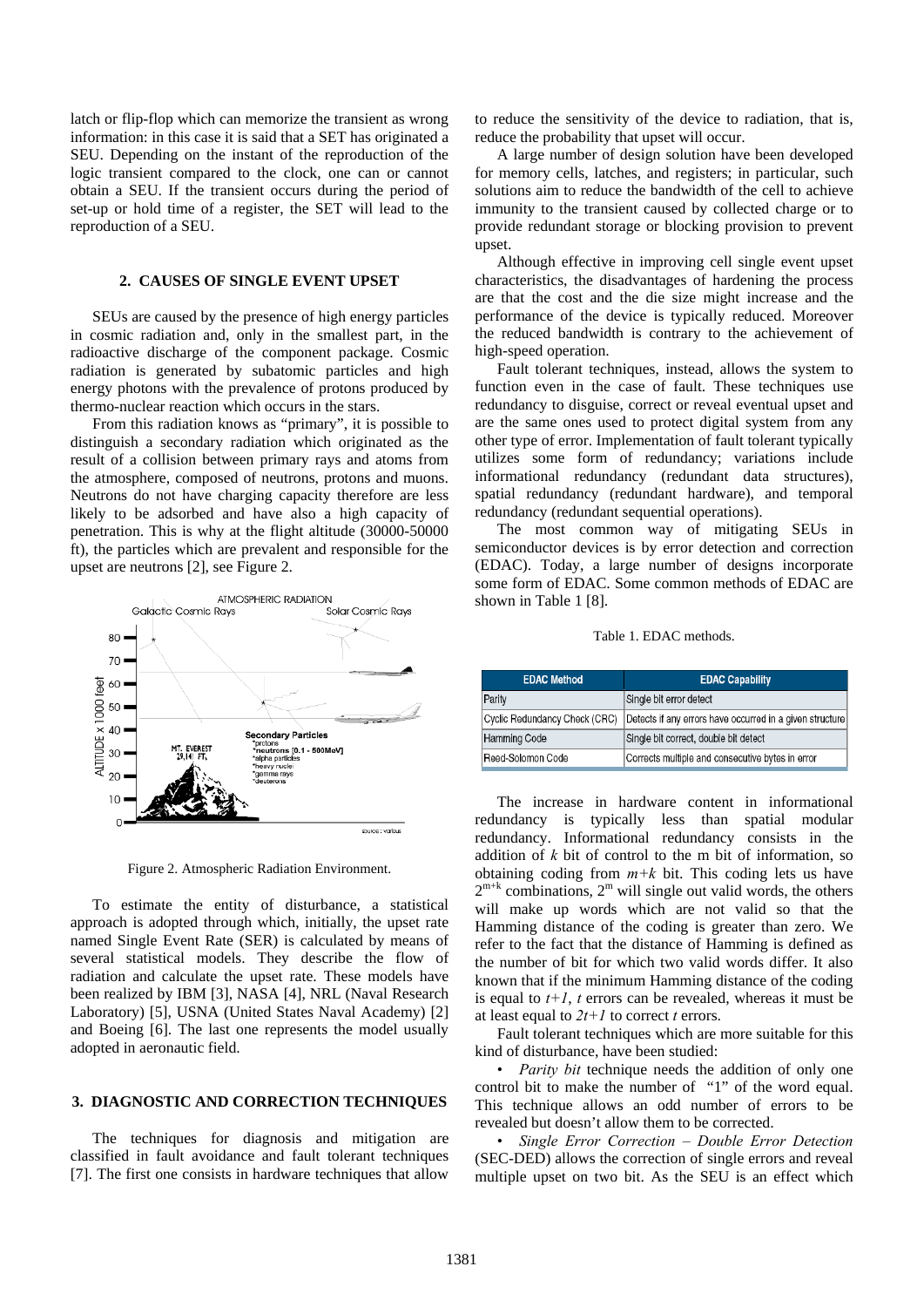interests the upset of a bit and MBU strikes mainly two bit, the SEC-DED technique is particularly adapt for this type of disturbance.

• *Cyclic Redundancy Check* (CRC) only lets errors be revealed. Its performances depend on the algorithm which determines number and form of the control bit.

• *Triple Modular Redundancy* (TMR) a fault in an individual module is corrected by the action of a voter through the majority consensus, or two-out-of-three, voting rules.

Disturbance produced by high energy particles on an electronic device can result, in some applications, unacceptable. This is the case for avionics and space applications where project requirements demand high reliability levels and what's more, the extent of the disturbance is such that it can not be ignored.

# **4. TECHNIQUE DEVELOPED FOR AN AVIONIC SYSTEM**

In order to prove the validity of the proposed technique we can considered an avionic application. In particular, the aeronautics operating system under examination is an integrated control panel for military aircraft cockpit. The main task of system is to define the altitude of the airport for landing by means of an encoder, to visualize the selected value on a display and to transmit such information to the other systems constituting present in the aircraft cockpit. The block diagram of the integrated control panel in shown in Figure 3.



Figure 3. Integrated control panel block diagram.

The functions of the system are carried out through a logic device realized with an FPGA. Such component receives signals from the encoder and translates them into information that are visualized on the display via I2C bus (Inter-Integrated Circuit) and, at the same time, send to the other subsystems of the cockpit by CAN bus (Controller Area Network bus).

For this operating system the FPGA represents the element subjected to the upset phenomenon.

Once the critical component of the surveillance display is located in the FPGA, it is necessary to do a detailed examination of the disturbances brought on by the high energy particles on this particular component. In literature [9] errors in FPGA are classified as:

• *Permanent Errors* – if the configuration memory is involved; permanent errors are considered as the worst type of errors and can be removed only with a new configuration of the memory. It is important to observe that these errors differ from those which damage the device (hard errors or physical defects). In this case, the configuration bit remains erroneous until the new configuration is downloaded into the FPGA. So, these permanent errors are recoverable.

• *Transient Errors* – they are errors localized in the combinational logic components, in the registers and in the user memory. These errors are called transient because they maybe overwritten or corrected using error-detection-andcorrection techniques.

In Table 2 the upset rate value for the configuration memory, the user memory and the registers implemented in this project are evaluated. The values are obtained by tests carried out at the Los Alamos Laboratory (New Mexico, USA) [10], and relate to airborne environment by means of the Boeing model [6].

|  |  | Table 2. FPGA upset rates. |
|--|--|----------------------------|
|--|--|----------------------------|

| EP2C5T: Altera CyclonII (SRAM 90 nm)                                                  |                                                                    |                                                                     |  |  |  |
|---------------------------------------------------------------------------------------|--------------------------------------------------------------------|---------------------------------------------------------------------|--|--|--|
| Configuration<br><b>Memory</b><br>upset rate                                          | <b>Registers</b><br>upset rate                                     | <b>User Memory</b><br>upset rate                                    |  |  |  |
| $\lambda_{C\text{-}RAM} = 1.08 \times 10^{-4}$<br>$n^{\circ}$ upset/(chip $\cdot h$ ) | $\lambda_{reg} = 1.6 \times 10^{-6}$<br>$n^{\circ}$ upset/(chip·h) | $\lambda_{mem} = 2.39 \times 10^{-5}$<br>$n^{\circ}$ upset/(chip·h) |  |  |  |

We can observe how the configuration memory presents the biggest rate, because the cells are realized in SRAM technology which offers a high level of sensitivity towards this disturbance.

We choose informational redundancy techniques in order to avoid an excessive use of hardware redundancy which often lead to a loss of resources; by doing so we enabled a remarkable cost reduction and a significant increase of the resources available and of the systems' speed.

By means of a detailed risk analysis and assessment and of the reliability analysis of the possible design options, the best techniques have been chosen in order to comply with the project requirements. This analysis enables to achieve the system possible states and the reliability performances which it has to comply to, such as probability of occurrence of faults (Table 3).

Table 3. System States.

| <b>System State</b>                  | On                                                                      | Loss                                                                          | <b>Erroneous</b>                                                                        |
|--------------------------------------|-------------------------------------------------------------------------|-------------------------------------------------------------------------------|-----------------------------------------------------------------------------------------|
| Faults<br>description                | The system is<br>working, there<br>aren't errors or they<br>are correct | It has been revealed<br>the presence of<br>errors in the system               | The system is in a<br>fault state, there are<br>errors not detected<br>or not corrected |
| <b>Risk</b><br><b>Classification</b> | No Effects                                                              | Major                                                                         | Catastrophic                                                                            |
| Probability of<br>Occurrence         |                                                                         | $10^{-3}$ per flight hour $10^{-5}$ per flight hour $10^{-9}$ per flight hour |                                                                                         |

Protection of the configuration memory is obtained by means of the CRC technique. The FPGA used in the project permits the CRC techniques to fill automatically up to 32 bit, activating this function in the programming of the chip [11].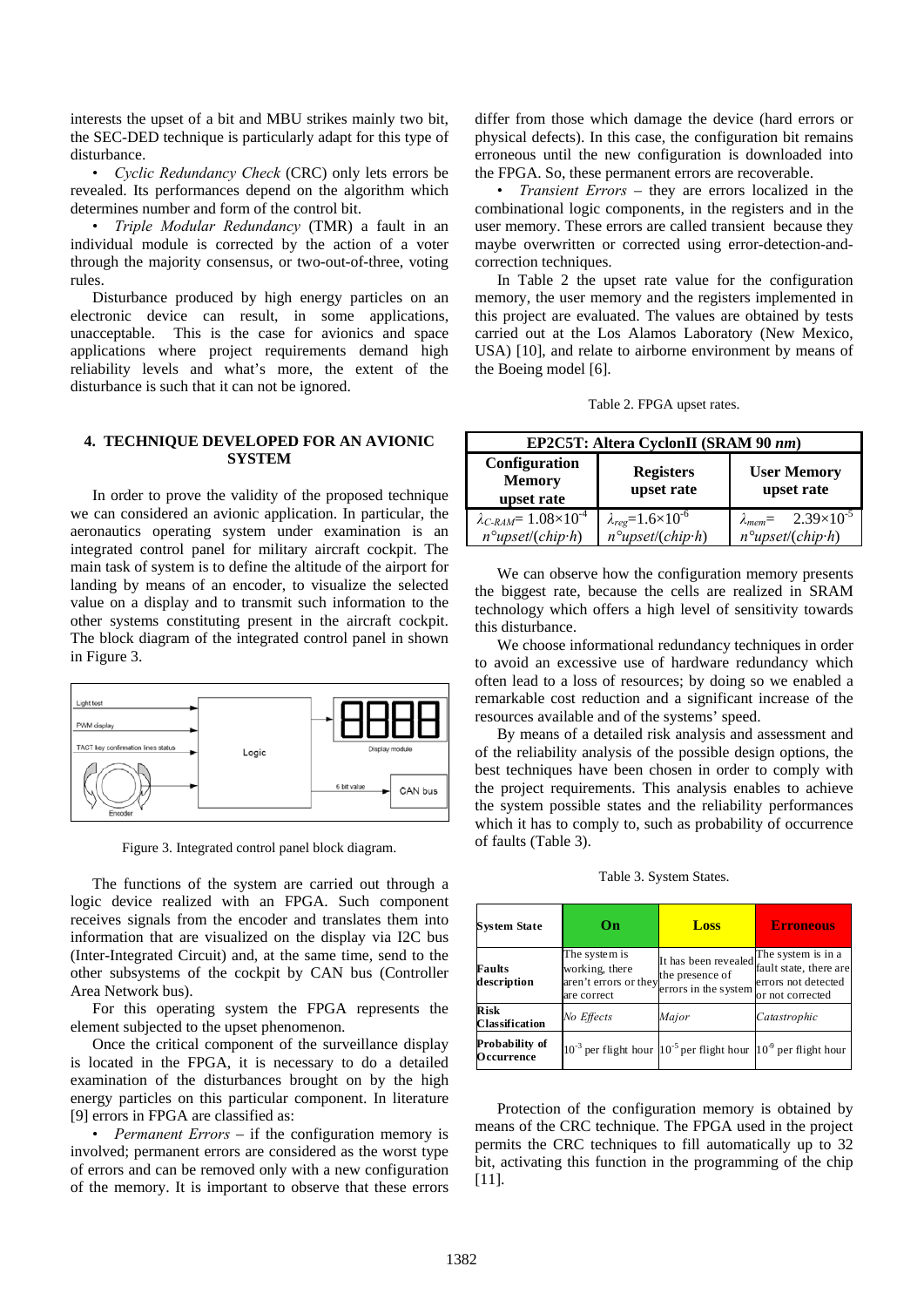Alternatively, it is however to use FPGA with Flash or Antifused configuration memory which is immune to these disturbances. These FPGA have been developed with the clear intention of getting rid of the more common SRAM based FPGA from the problem and of introducing a higher sensitivity level to the upset but these devices are much more expensive than Commercial-Off-The-Shelf FPGAs. Whenever possible however, use of SRAM based FPGA which normally offer better performance and which can be protected with fault tolerant techniques, is preferred.

Therefore, SEC-DED fault tolerant technique is introduced differentiating between harmful and unharmful errors and that is only data which lead to a variation of the permanent function have been protected, so reducing the complexity of the additional code: sign of the condition of state machine and data contained in the ROM (Read-only memory) implemented in the system.

A development of the SEC-DED technique has been realized for the state machine, the SEC-DED system together with the parity bit method has been used so allowing protection of the registers with SEC-DED code from eventual upset and the signal inside the logic, from eventual transition by means of parity bit. This is obtained by adding parity bit to the coding and by inserting the SEC-DED code onto the word. In this case it is necessary to implement a SEC-DED decoder inside the FPGA.

In Figure 4 is shown the state machine fault tolerant technique block diagram, where *state* is the state value register and *output* is the output value register.

The next state and output of this state machine is a function of the input and of the current state by means of combinational logic components indicated as *lamda* (for the output) and *delta* (for the state).



Figure 4. Block diagram of the State Machine fault tolerant tecnhique.

The user memory is protected by directly storing data with the SEC-DED code and by checking the correctness which comes out with a SEC-DED decoder (see Figure 5).



Figure 5. Block diagram of the user memory fault tolerant technique.

In order to verify the design choices, several specific tests have been carried out, simulating upset presence in the system and it has been proved that it produced the required fault tolerance. The system has also shown a higher potentiality than expected of detecting multiple faults (quadruple error detection).

#### **5. CONCLUSIONS**

In this paper a mitigation technique for SRAM based FPGA avionics device has been proposed.

Acquired knowledge has allowed us to individuate diagnostic techniques and the mitigation of this disturbance has been developed to estimate both the need to introduce fault tolerant techniques and which of these allow us to comply with the project requirements.

Therefore a fault tolerant technique for a system present on a military aircraft has been analyzed and devised. The technique which has been developed is general purpose and can be introduced into any generic electronic device on an aircraft.

Electronics systems reliability problems, due to radiation disturbance, are also affecting other application fields (automotive, railway, biomedical) other than aerospace one. The achieved know-how and the diagnosis and mitigation techniques which have been carried out can be used in other critical applications connected to radiations phenomena.

# **REFERENCES**

- Conference on VLSI Design, Hyderabad India, 4-8 Jan. [1] Fan Wang and Vishwani D. Agrawal, "Single Event Upset: An Embedded Tutorial", Proc. of 21st International 2008.
- [2] Justin A. Sarlese, *Development of a semi-empirical model for SEUs in modern DRAMs*, U.S. Naval Academy, Annapolis – MD, 2000.
- [3] J. F. Ziegler, "Terrestrial cosmic rays intensities" IBM J. Res. Develop., Vol. 42, No. 1, 1998.
- [4] E. Normand, T. J. Baker, "Altitude and latitude variations in avionics SEU and atmospheric neutron flux", IEEE Transaction on Nuclear Science, Volume: 40, Issue: 6, Part 1-2, Dec. 1993.
- [5] James H. Adams, Jr., Rein Silberberg and C. H. Tsao, "Cosmic Ray Effects on Microelectronics", IEEE Transactions on Nuclear Science, Vol. NS-29, No. 1, Feb. 1982.